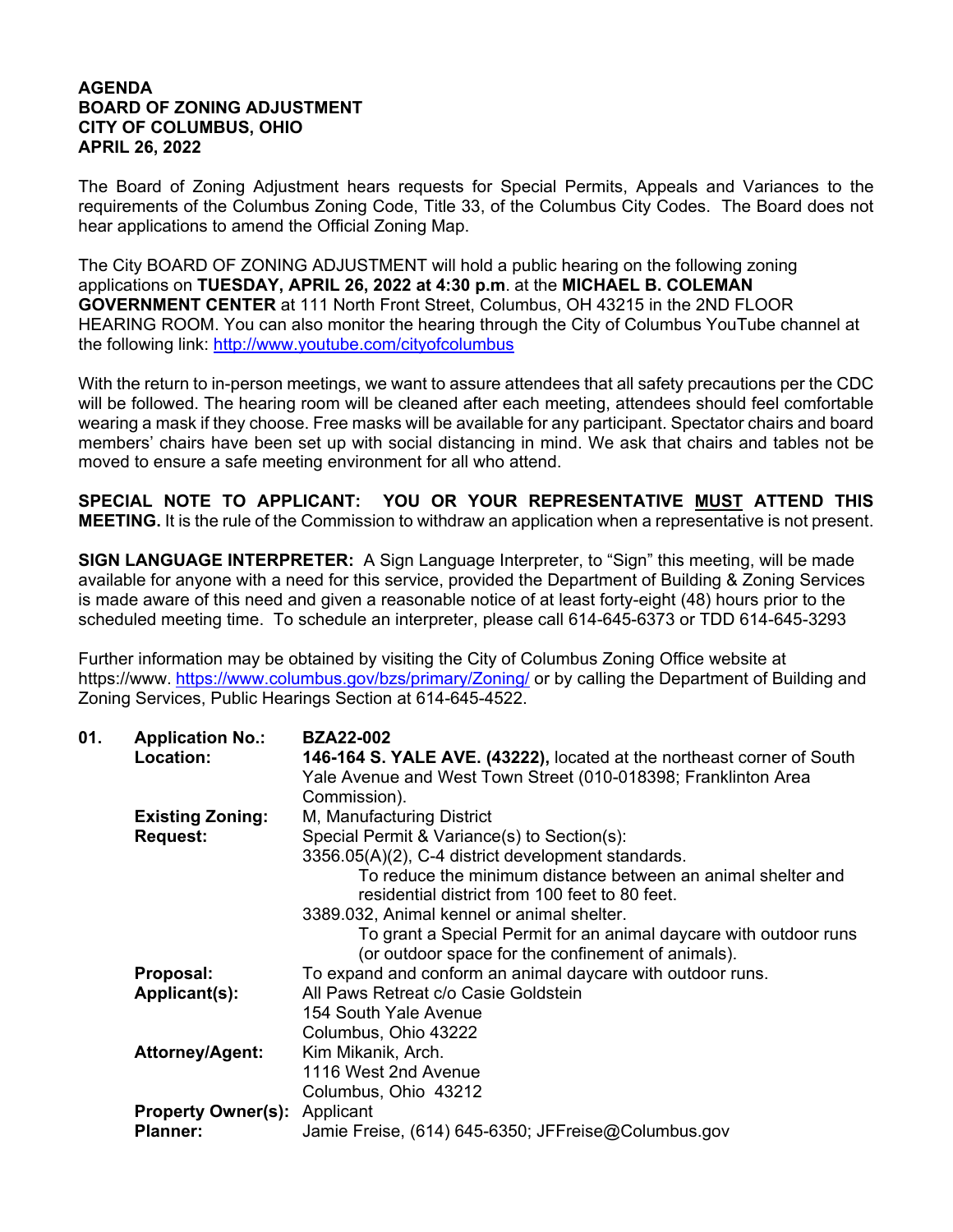| 02. | <b>Application No.:</b><br>Location:                | <b>BZA22-003</b><br>3655 WESTON PL. (43214), located on the west side of Weston Place,<br>approximately 50 feet north of Irving Way West (010-058912; Clintonville<br>Area Commission). |
|-----|-----------------------------------------------------|-----------------------------------------------------------------------------------------------------------------------------------------------------------------------------------------|
|     | <b>Existing Zoning:</b><br><b>Request:</b>          | R-3, Residential District<br>Variance(s) to Section(s):<br>3332.26(E), Minimum side yard permitted.<br>To reduce the minimum northern side yard for a garage from 3 feet<br>to 1 foot.  |
|     | Proposal:<br>Applicant(s):                          | To raze and rebuild a detached garage.<br>John W. Herbert<br>3655 Weston Place<br>Columbus, Ohio 43214                                                                                  |
|     | Attorney/Agent:                                     | Michael B. Schulte, Arch.<br>3605 Milton Avenue<br>Columbus, Ohio 43214                                                                                                                 |
|     | <b>Property Owner(s): Applicant</b><br>Planner:     | Jamie Freise, (614) 645-6350; JFFreise@Columbus.gov                                                                                                                                     |
|     |                                                     |                                                                                                                                                                                         |
| 03. | <b>Application No.:</b><br>Location:                | <b>BZA22-014</b><br>2174 RANKIN AVE. (43211), located on the east side of Rankin Avenue,<br>approximately 120 feet south of East Hudson Street (010-108723;                             |
|     | <b>Existing Zoning:</b><br><b>Request:</b>          | Northeast Area Commission).<br>R-2, Residential District<br>Variance(s) to Section(s):<br>3332.27, Rear yard.<br>To reduce the rear yard area from 25 percent of the lot to 12          |
|     | Proposal:<br>Applicant(s):                          | percent.<br>To construct an addition onto the rear of a single-unit dwelling.<br>Alejandro Capula San Juan<br>2170 Rankin Avenue                                                        |
|     | <b>Attorney/Agent:</b><br><b>Property Owner(s):</b> | Columbus, Ohio 43211<br>Dehlco Construction Services LLC; Matthew C. Dehlendorf<br>149 Eastcherry Avenue<br>Gahanna, Ohio 43230<br>Applicant                                            |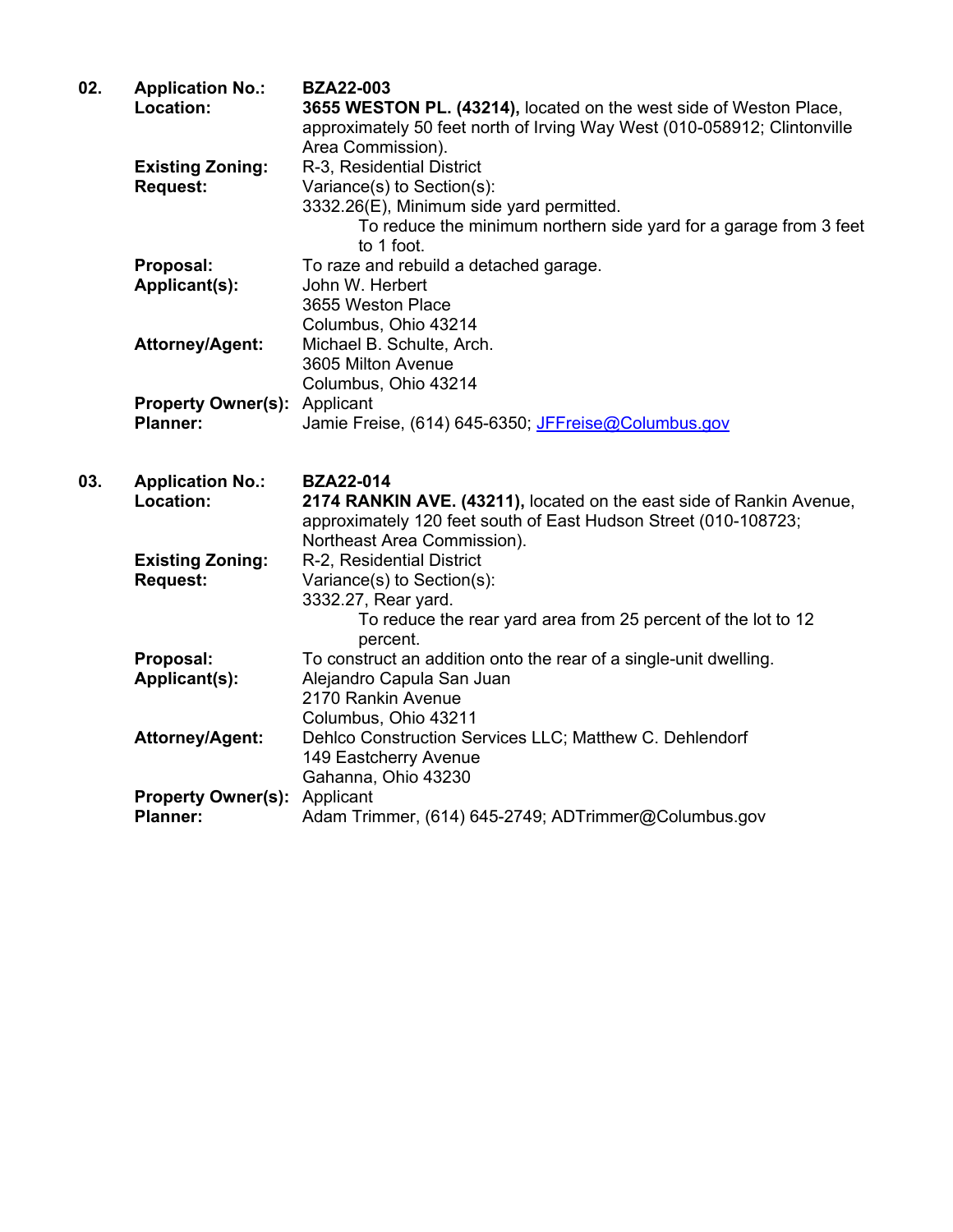| 04. | <b>Application No.:</b>   | <b>BZA22-015</b>                                                            |
|-----|---------------------------|-----------------------------------------------------------------------------|
|     | Location:                 | 2341 VELMA AVE. (43211), located at the northwest corner of Velma           |
|     |                           | Avenue and Clinton Street. (010-074667; South Linden Area Commission).      |
|     | <b>Existing Zoning:</b>   | R-3, Residential District                                                   |
|     | <b>Request:</b>           | Variance(s) to Section(s):                                                  |
|     |                           | 3321.05(B,2), Vision clearance.                                             |
|     |                           | To allow the dwelling to encroach 2 feet into the 30' x 30' Vision          |
|     |                           | Clearance Triangle.                                                         |
|     |                           | 3332.22, Building lines on corner lots-Exceptions.                          |
|     |                           | To reduce the bulding setback along Clinton Street from 8 feet to 5         |
|     |                           | feet 4 inches.                                                              |
|     | Proposal:                 | To construct a single-unit dwelling.                                        |
|     | Applicant(s):             | Healthy Linden Homes; c/o Patrice Allen Brady                               |
|     |                           | PO Box 77499                                                                |
|     |                           | Columbus, Ohio 43207                                                        |
|     | <b>Attorney/Agent:</b>    | None                                                                        |
|     | <b>Property Owner(s):</b> | Central Ohio Community Improvement Corp.                                    |
|     |                           | 845 Parsons Avenue                                                          |
|     |                           | Columbus, Ohio 43206                                                        |
|     | <b>Planner:</b>           | Jamie Freise, (614) 645-6350; JFFreise@Columbus.gov                         |
|     |                           |                                                                             |
| 05. | <b>Application No.:</b>   | <b>BZA22-016</b>                                                            |
|     |                           |                                                                             |
|     |                           |                                                                             |
|     | Location:                 | 1036 26TH AVE. (43211), located on the north side of 26th Avenue,           |
|     |                           | approximately 170 feet west of Lexington Avenue (010-096524; South          |
|     |                           | Linden Area Commission).                                                    |
|     | <b>Existing Zoning:</b>   | R-3, Residential District                                                   |
|     | <b>Request:</b>           | Variance(s) to Section(s):                                                  |
|     |                           | 3332.28, Side or rear yard obstruction.                                     |
|     |                           | To allow parking in the eastern required side yard.                         |
|     | Proposal:                 | To construct a single-unit dwelling.                                        |
|     | Applicant(s):             | Healthy Linden Homes; c/o Patrice Allen Brady                               |
|     |                           | PO Box 77499                                                                |
|     |                           | Columbus, Ohio 43207                                                        |
|     | <b>Attorney/Agent:</b>    | None                                                                        |
|     | <b>Property Owner(s):</b> | Central Ohio Community Improvement Corp.                                    |
|     |                           | 845 Parsons Avenue                                                          |
|     | <b>Planner:</b>           | Columbus, Ohio 43206<br>Jamie Freise, (614) 645-6350; JFFreise@Columbus.gov |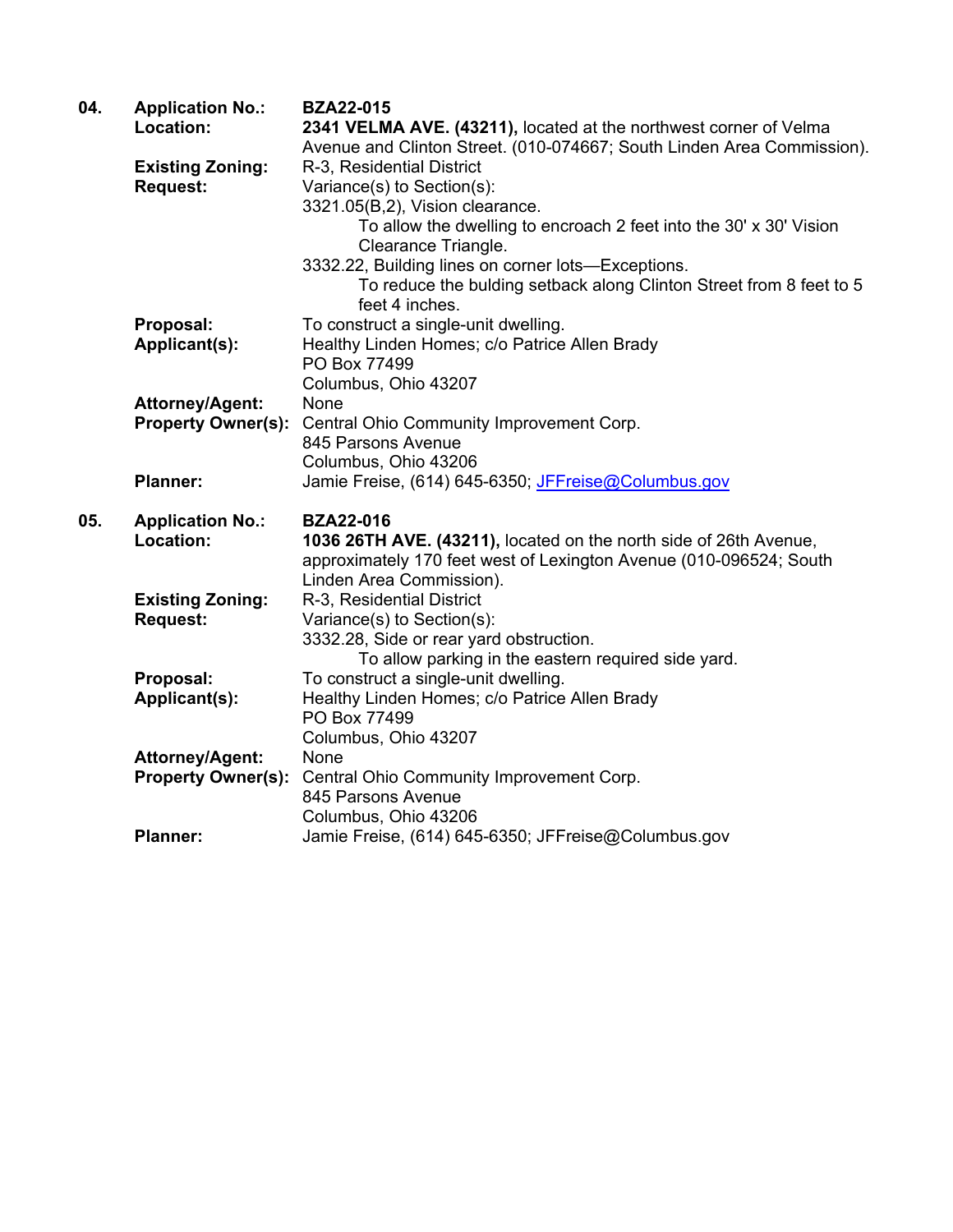| 06. | <b>Application No.:</b>             | <b>BZA22-017</b>                                                         |
|-----|-------------------------------------|--------------------------------------------------------------------------|
|     | Location:                           | 1029 26TH AVE. (43211), located on the south side of 26th Avenue,        |
|     |                                     | approximately 180 feet west of Lexington Avenue (010-096516; South       |
|     |                                     | Linden Area Commission).                                                 |
|     | <b>Existing Zoning:</b>             | R-3, Residential District                                                |
|     | <b>Request:</b>                     | Variance(s) to Section(s):                                               |
|     |                                     | 3332.28, Side or rear yard obstruction.                                  |
|     |                                     | To allow parking in the eastern required side yard.                      |
|     | Proposal:                           | To construct a single-unit dwelling.                                     |
|     | Applicant(s):                       | Healthy Linden Homes; c/o Patrice Allen Brady                            |
|     |                                     | PO Box 77499                                                             |
|     |                                     | Columbus, Ohio 43207                                                     |
|     | <b>Attorney/Agent:</b>              | None                                                                     |
|     | <b>Property Owner(s):</b>           | Central Ohio Community Improvement Corp.                                 |
|     |                                     | 845 Parsons Avenue                                                       |
|     |                                     | Columbus, Ohio 43206                                                     |
|     | <b>Planner:</b>                     | Jamie Freise, (614) 645-6350; JFFreise@Columbus.gov                      |
|     |                                     |                                                                          |
|     |                                     |                                                                          |
| 07. | <b>Application No.:</b>             | <b>BZA22-018</b>                                                         |
|     | Location:                           | 1520 SUMMIT ST. (43201), located on the east side of Summit Street,      |
|     |                                     | approximately 160 feet south of East 11th Avenue (010-022677; University |
|     |                                     | Area Commission).                                                        |
|     | <b>Existing Zoning:</b>             | R-4, Residential District                                                |
|     | <b>Request:</b>                     | Variance(s) to Section(s):                                               |
|     |                                     | 3312.21(D), Landscaping and screening.                                   |
|     |                                     | To not provide parking lot screening.                                    |
|     |                                     | 3325.801, Maximum Lot Coverage.                                          |
|     |                                     | To increase the maximum lot coverage from 25 percent to 42               |
|     |                                     | percent.                                                                 |
|     |                                     | 3325.805, Maximum Floor Area Ratio (FAR).                                |
|     |                                     | To increase the maximum floor area ratio from 0.40 to 0.54.              |
|     |                                     | 3332.25, Maximum side yards required.                                    |
|     |                                     | To reduce the total side yards required from 6.02 feet to 5 feet.        |
|     |                                     | 3332.26©(3), Minimum side yard permitted.                                |
|     |                                     | To reduce the minimum side yards from 5 feet to 2.5 feet.                |
|     | Proposal:                           | To construct a rear addition to an existing two-unit dwelling.           |
|     | Applicant(s):                       | BG 98 LTD; c/o Justin Garland                                            |
|     |                                     | PO Box 8310                                                              |
|     |                                     | Columbus, Ohio 43201                                                     |
|     | <b>Attorney/Agent:</b>              | Rhythm Architecture; c/o Daniel Ferdelman, Arch.                         |
|     |                                     | 679 North High Street, Suite D                                           |
|     |                                     | Worthington, Ohio 43085                                                  |
|     | <b>Property Owner(s): Applicant</b> |                                                                          |
|     | <b>Planner:</b>                     | Jamie Freise, (614) 645-6350; JFFreise@Columbus.gov                      |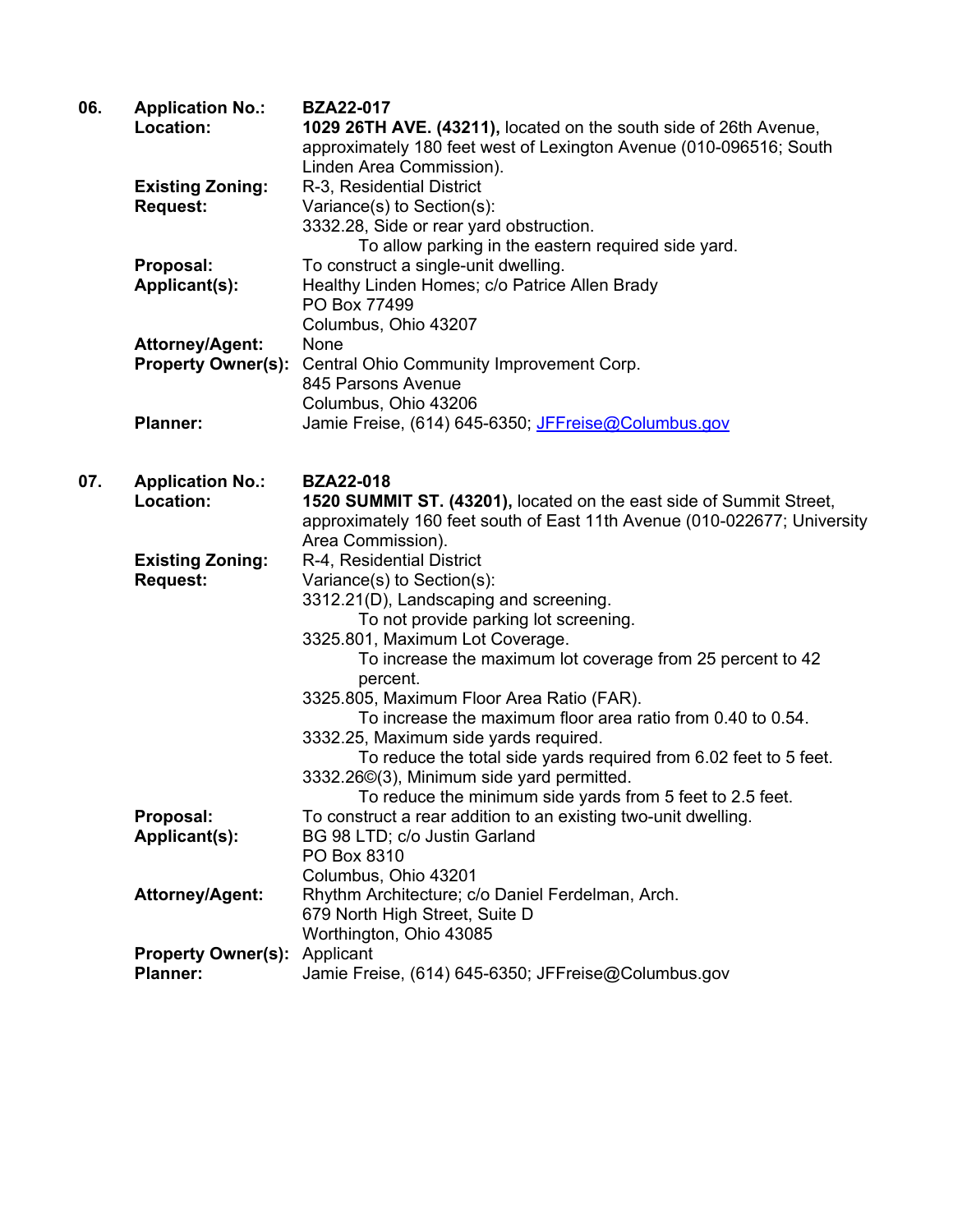| 08. | <b>Application No.:</b><br>Location: | <b>BZA22-021</b><br>1254 CARAVEL DR. (43207), located on the north side of Caravel Drive,<br>approximately 200 feet west of Catamaran Drive (510-247246; Far South<br>Columbus Area Commission). |
|-----|--------------------------------------|--------------------------------------------------------------------------------------------------------------------------------------------------------------------------------------------------|
|     | <b>Existing Zoning:</b>              | R-2, Residential District                                                                                                                                                                        |
|     | <b>Request:</b>                      | Variance(s) to Section(s):                                                                                                                                                                       |
|     |                                      | 3312.27(2), Parking setback line.                                                                                                                                                                |
|     |                                      | To reduce the parking setback from 25 feet to 8 feet.                                                                                                                                            |
|     | Proposal:                            | To legitimize the conversion of an attached garage to living space and                                                                                                                           |
|     |                                      | create new parking spaces.                                                                                                                                                                       |
|     | Applicant(s):                        | Paige Berry & Tarin Tippett                                                                                                                                                                      |
|     |                                      | 1254 Caravel Drive                                                                                                                                                                               |
|     |                                      | Columbus, Ohio 43207                                                                                                                                                                             |
|     | <b>Attorney/Agent:</b>               | None                                                                                                                                                                                             |
|     | <b>Property Owner(s):</b>            | Applicant                                                                                                                                                                                        |
|     | <b>Planner:</b>                      | Adam Trimmer, (614) 645-2749; ADTrimmer@Columbus.gov                                                                                                                                             |
| 09. | <b>Application No.:</b>              | <b>BZA22-022</b>                                                                                                                                                                                 |
|     | Location:                            | 4729 GROVES ROAD (43232), located at the Southeast corner of Groves                                                                                                                              |
|     |                                      | Road and Baynes Drive (010-118849; Greater South East Area                                                                                                                                       |
|     |                                      | Commision).                                                                                                                                                                                      |
|     | <b>Existing Zoning:</b>              | R-2, Residential District                                                                                                                                                                        |
|     | <b>DANUAAL</b>                       | $\langle$                                                                                                                                                                                        |

**Request:** Variance(s) to Section(s):

**Planner:** Adam Trimmer, (614) 645-2749;

 3321.05 - Vision clearance. To reduce the clear vision triangle at intersection of Baynes Road and Groves Road from 30 x 30 feet to 20 X 20 feet 3312.49 (C) Minimum number of parking spaces To reduce the minimum number of required parking spaces from 2 to 1. 3332.27, Rear yard To reduce the rear yard from 25 percent to 15 percent **Proposal:** To raze and rebuild single-unit dweling **Applicant(s):** Lauren Gallagher PAC LLC 4497 Valley Quail Boulvard North Westerville, Ohio 43081 **Attorney/Agent:** None **Property Owner(s):** Applicant

ADTrimmer@columbuADTrimmer@columbus.gov#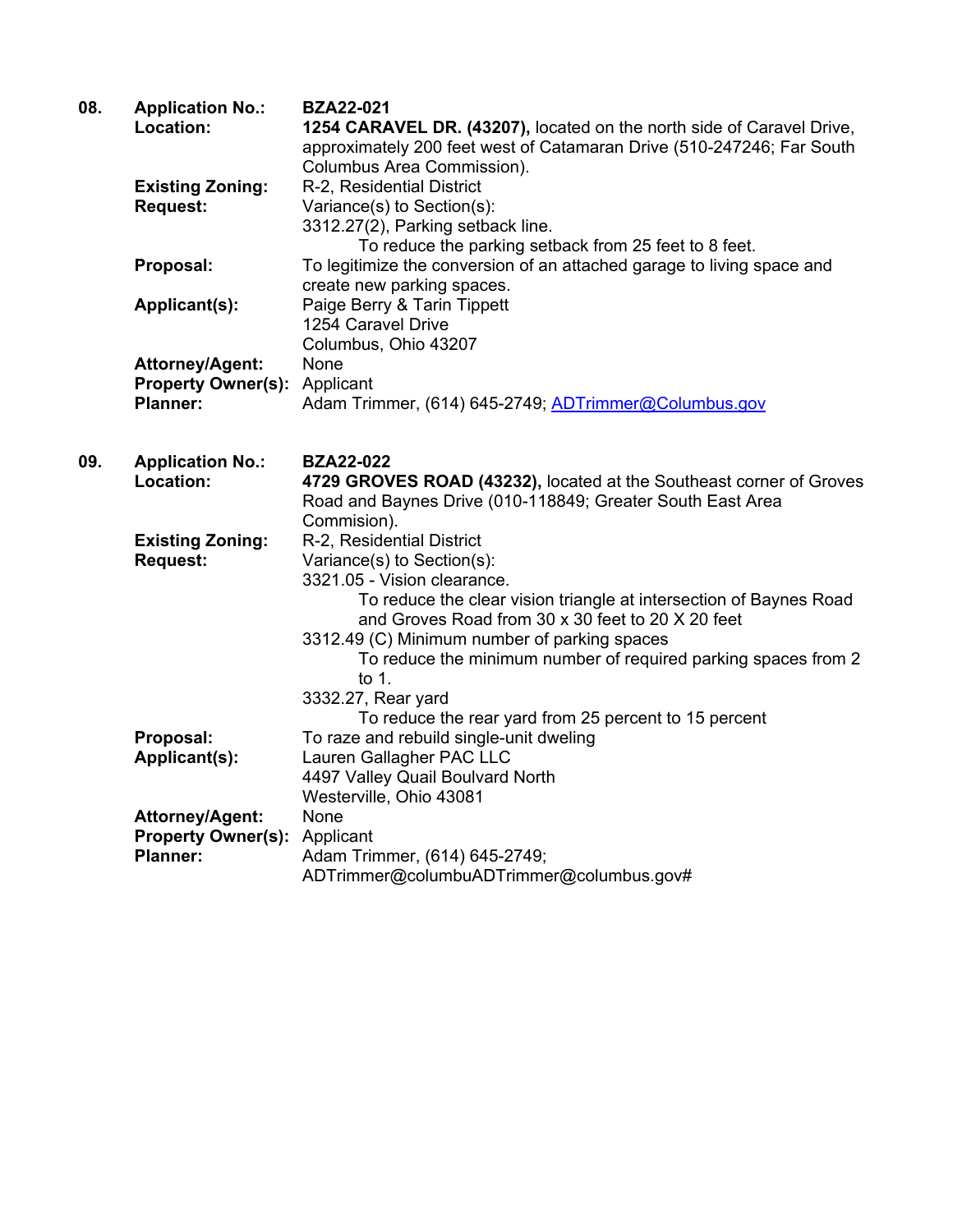| 10. | <b>Application No.:</b><br>Location:       | <b>BZA22-024</b><br>1655 MOOBERRY ST. (43205), located on the south side of Mooberry<br>Street, approximately 90 feet east of Seymour Avenue (010-007099;                                                                                                    |
|-----|--------------------------------------------|--------------------------------------------------------------------------------------------------------------------------------------------------------------------------------------------------------------------------------------------------------------|
|     | <b>Existing Zoning:</b><br><b>Request:</b> | Livingston Avenue Area Commission).<br>R-2F, Residential District<br>Variance(s) to Section(s):<br>3321.05(B)(1), Vision clearance.<br>To allow a parking space to encroach on the alley and street clear<br>vision triangle.<br>3332.21(F), Building lines. |
|     |                                            | To reduce the building setback from 10 feet to 6.25 feet.                                                                                                                                                                                                    |
|     | Proposal:<br>Applicant(s):                 | To construct a two-unit dwelling.<br><b>Lasting Legacy Real Estate</b><br>7224 West Campus Road<br>New Albany, Ohio 43054                                                                                                                                    |
|     | <b>Attorney/Agent:</b>                     | Michael Neiman, Atty.<br>175 South 3rd Street, Suite 200<br>Columbus, Ohio 43215                                                                                                                                                                             |
|     | <b>Property Owner(s):</b>                  | City of Columbus, Land Redevelopment Division<br>845 Parsons Avenue<br>Columbus, Ohio 43206                                                                                                                                                                  |
|     | <b>Planner:</b>                            | Adam Trimmer, (614) 645-2749; ADTrimmer@Columbus.gov                                                                                                                                                                                                         |
| 11. | <b>Application No.:</b>                    | <b>BZA22-028</b>                                                                                                                                                                                                                                             |
|     | Location:                                  | 5679 MAPLE CANYON AVE. (43229), located West side of Maple Canyon<br>Avenue (010-143761; Northland Community Council).                                                                                                                                       |
|     | <b>Existing Zoning:</b>                    | AR-1, Apartment-Residential District                                                                                                                                                                                                                         |
|     | <b>Request:</b>                            | Variance(s) to Section(s):<br>3333.18, Building setback line<br>To reduce the required setback form 25' to 10'                                                                                                                                               |
|     | Proposal:                                  | To conform a reduced building setback from 25 feet to 10 feet                                                                                                                                                                                                |
|     | Applicant(s):                              | The Fritsche Corporation<br>6245 Sunderland Drive                                                                                                                                                                                                            |
|     | <b>Attorney/Agent:</b>                     | Columbus, Ohio 43229<br>Jackson B. Reynolds, III<br>37 West Broad Street                                                                                                                                                                                     |
|     | <b>Property Owner(s):</b>                  | Columbus, Ohio 43229<br><b>Granville Manor Properties Company</b><br>6245 Sunderland Drive<br>Columbus, Ohio 43229                                                                                                                                           |

Planner: Adam Trimmer, 614-645-6530; ADTrimmer@Columbus.gov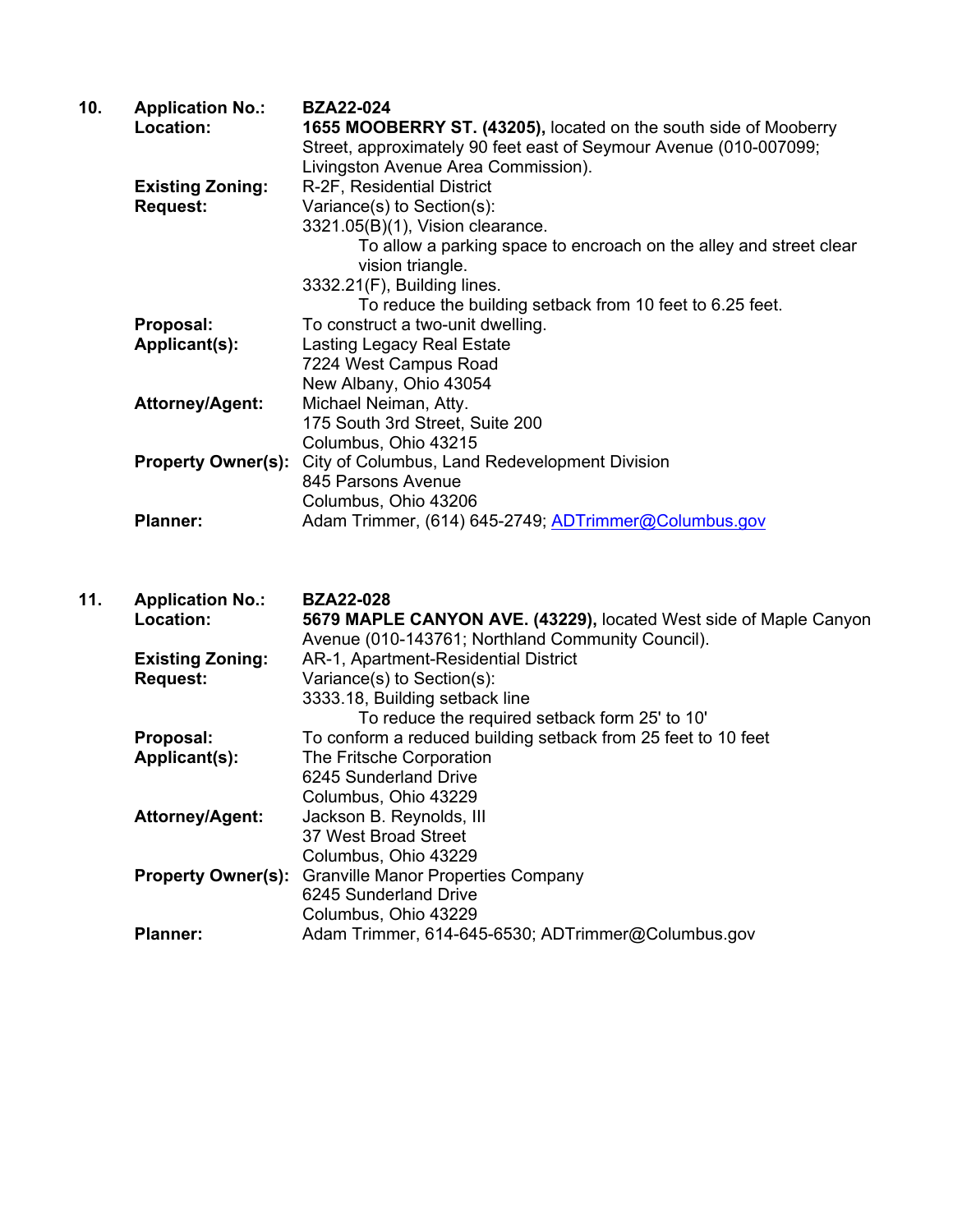| 12. | <b>Application No.:</b>   | <b>BZA22-029</b>                                                        |
|-----|---------------------------|-------------------------------------------------------------------------|
|     | Location:                 | 3650 SUNBURY RD. (43219), located (010-146570; Northeast Area           |
|     |                           | Commission).                                                            |
|     | <b>Existing Zoning:</b>   | I, Institutional District                                               |
|     | <b>Request:</b>           | Variance(s) to Section(s):                                              |
|     |                           | 3312.49 Minimum number of parking spaces                                |
|     |                           | To reduce the number of required parking spaces from 252 to 200.        |
|     |                           | 3349.04(C), Height, area and yard regulations                           |
|     |                           | To reduce the building setback on Sunbury Road from 50 to 20 feet       |
|     |                           | and on McCutchseon Road from 50 to 12 feet.                             |
|     |                           | 3312.27, Parking setback line.                                          |
|     |                           | To reduce the parking setback for McCutcheon Road from 25 feet          |
|     |                           | to $0.5$ feet.                                                          |
|     | Proposal:                 | To add an additional 8 classrooms to an existing school.                |
|     | Applicant(s):             | Michael Lentz, ASLA                                                     |
|     |                           | 1160 Dublin Road, Suite 100                                             |
|     |                           | Columbus, Ohio 43215                                                    |
|     | <b>Attorney/Agent:</b>    | Lincoln Construction c/o Brian Winkler                                  |
|     |                           | 4790 Shuster Road                                                       |
|     |                           | Columbus, Ohio 43214                                                    |
|     | <b>Property Owner(s):</b> | <b>Allegheny West Conferences</b>                                       |
|     |                           | 1339 E. Broad Street                                                    |
|     |                           | Columbus, Ohio 43205                                                    |
|     | <b>Planner:</b>           | Sierra L. Saumenig, (614) 645-7973; SLSaumenig@columbus.gov             |
|     |                           |                                                                         |
| 13. | <b>Application No.:</b>   | <b>BZA22-030</b>                                                        |
|     | Location:                 | 2200 SPIEGEL DR. (43125), located at the northeast corner of Spiegel    |
|     |                           | Drive and Shook Road (495-233211; Far South Columbus Area               |
|     |                           | Commission).                                                            |
|     | <b>Existing Zoning:</b>   | M, Manufacturing District                                               |
|     | <b>Request:</b>           | Special Permit(s) to Section(s):                                        |
|     |                           | 3389.12, Portable building.                                             |
|     |                           | To grant a special permit for a 24' x 64' temporary portable building.  |
|     | Proposal:                 | To install a 24' x 64' temporary portable building as a breakroom for a |
|     |                           | warehouse.                                                              |
|     | Applicant(s):             | Lululemon USA Inc.; c/o Romaine Howell                                  |
|     |                           | 2200 Spiegel Drive                                                      |
|     |                           | Columbus, Ohio 43125                                                    |
|     | <b>Attorney/Agent:</b>    | None                                                                    |
|     | <b>Property Owner(s):</b> | Lululemon USA Inc.; c/o Jordan Caruso                                   |
|     |                           | 400-1818 Cornwall Avenue                                                |
|     |                           | Vancouver, British Columbia V6J1C7                                      |
|     | <b>Planner:</b>           | Jamie Freise, (614) 645-6350; JFFreise@Columbus.gov                     |
|     |                           |                                                                         |